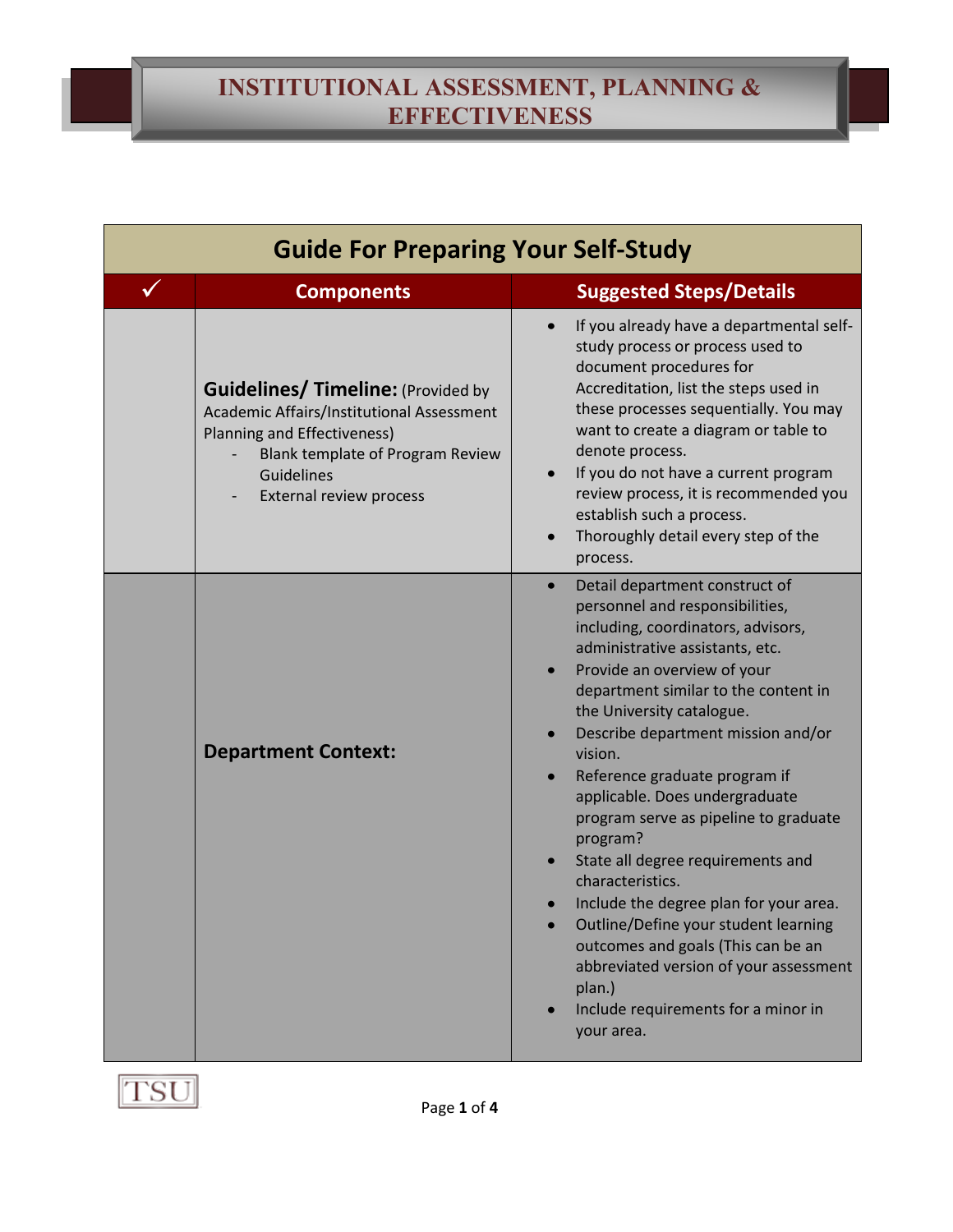## **INSTITUTIONAL ASSESSMENT, PLANNING & EFFECTIVENESS**

| <b>Department Context (continued):</b>                                                         | State admission requirements if they<br>differ from University standard.<br>Define academic advising or support<br>$\bullet$<br>services available in your area.                                                                                                                                                                                                                                                                                                                                                                                                                                                                       |
|------------------------------------------------------------------------------------------------|----------------------------------------------------------------------------------------------------------------------------------------------------------------------------------------------------------------------------------------------------------------------------------------------------------------------------------------------------------------------------------------------------------------------------------------------------------------------------------------------------------------------------------------------------------------------------------------------------------------------------------------|
| <b>Qualifications of Faculty:</b><br>Prepare Faculty Synopsis (Not just<br><b>Faculty CVs)</b> | Include:<br>Faculty Name, Rank, Tenure,<br>$\circ$<br>and Highest Degree.<br>Are they a member of<br>$\circ$<br><b>Graduate Faculty?</b><br>Do they have Certification(s) or<br>$\circ$<br>License(s) in specialty areas?<br>Include relevant publications or<br>$\circ$<br>service/contributions on<br>dissertation committees.<br>List/summarize applied for and<br>$\circ$<br>awarded Grant work.<br>Include relevant research both<br>$\circ$<br>ongoing and completed.<br>Include faculty Awards or<br>$\circ$<br>Honors.<br>Show work done on<br>$\circ$<br>presentations, seminars, or<br>workshops conducted by the<br>faculty |
| Describe faculty service                                                                       | Diagram and describe both current and<br>past service activity for department<br>faculty.<br>Including;<br>Department/College<br>$\circ$<br>Committees<br><b>University Committees</b><br>$\circ$<br><b>Special Assignments</b><br>$\circ$<br><b>Offices held</b><br>$\circ$<br>Academic memberships<br>$\circ$                                                                                                                                                                                                                                                                                                                        |
|                                                                                                |                                                                                                                                                                                                                                                                                                                                                                                                                                                                                                                                                                                                                                        |

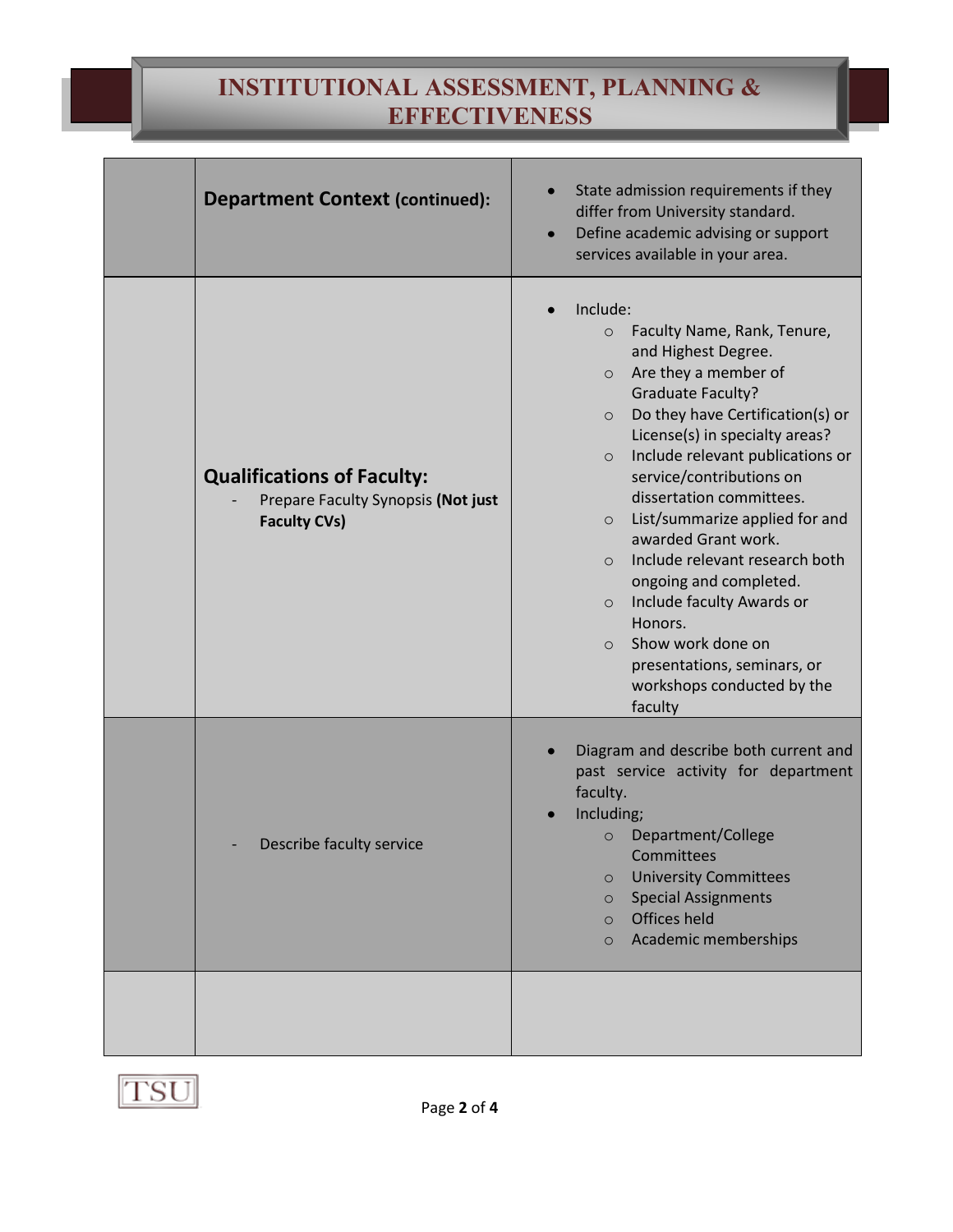## **INSTITUTIONAL ASSESSMENT, PLANNING & EFFECTIVENESS**

|                            | List relevant grants and contracts | List all relevant grants and contracts for<br>of<br>the<br>faculty<br>members<br>your<br>department<br>Details to include;<br>Distinguish between proposals<br>$\circ$<br>and funded projects.<br>Project title, i.e. primary<br>$\circ$<br>investigator status.<br>Faculty position in project.<br>$\circ$<br>Reason for project,<br>$\circ$<br>contribution to the field of<br>study.<br>Project date<br>$\circ$<br>Grant/Contract amount.<br>$\circ$                                                                |
|----------------------------|------------------------------------|------------------------------------------------------------------------------------------------------------------------------------------------------------------------------------------------------------------------------------------------------------------------------------------------------------------------------------------------------------------------------------------------------------------------------------------------------------------------------------------------------------------------|
| <b>Student Assessment:</b> |                                    | Include the most recent assessment<br>plan from Xitracs (assessment<br>software).<br>Show action plans.<br>Include any academic advising<br>materials; forms, documents, etc.<br>Any process used for tracking student<br>who graduate?                                                                                                                                                                                                                                                                                |
| <b>Facilities:</b>         | <b>List Program Resources and</b>  | List and describe all program resources<br>and facilities used.<br>Class rooms<br>$\circ$<br>Labs<br>$\circ$<br><b>Study Areas</b><br>$\circ$<br>Electronic Technology<br><b>Based</b><br>$\circ$<br>Resources; Blackboard, Skype,<br>webcams, video library.<br>Specialized<br>rooms; Theatre,<br>$\circ$<br>gallery, Concert Hall<br>Off Campus resources; medical<br>$\circ$<br>facilities,<br>Consortium<br>with<br>other entities<br>Library<br>$\circ$<br>Briefly describe goals or plans for said<br>resources. |